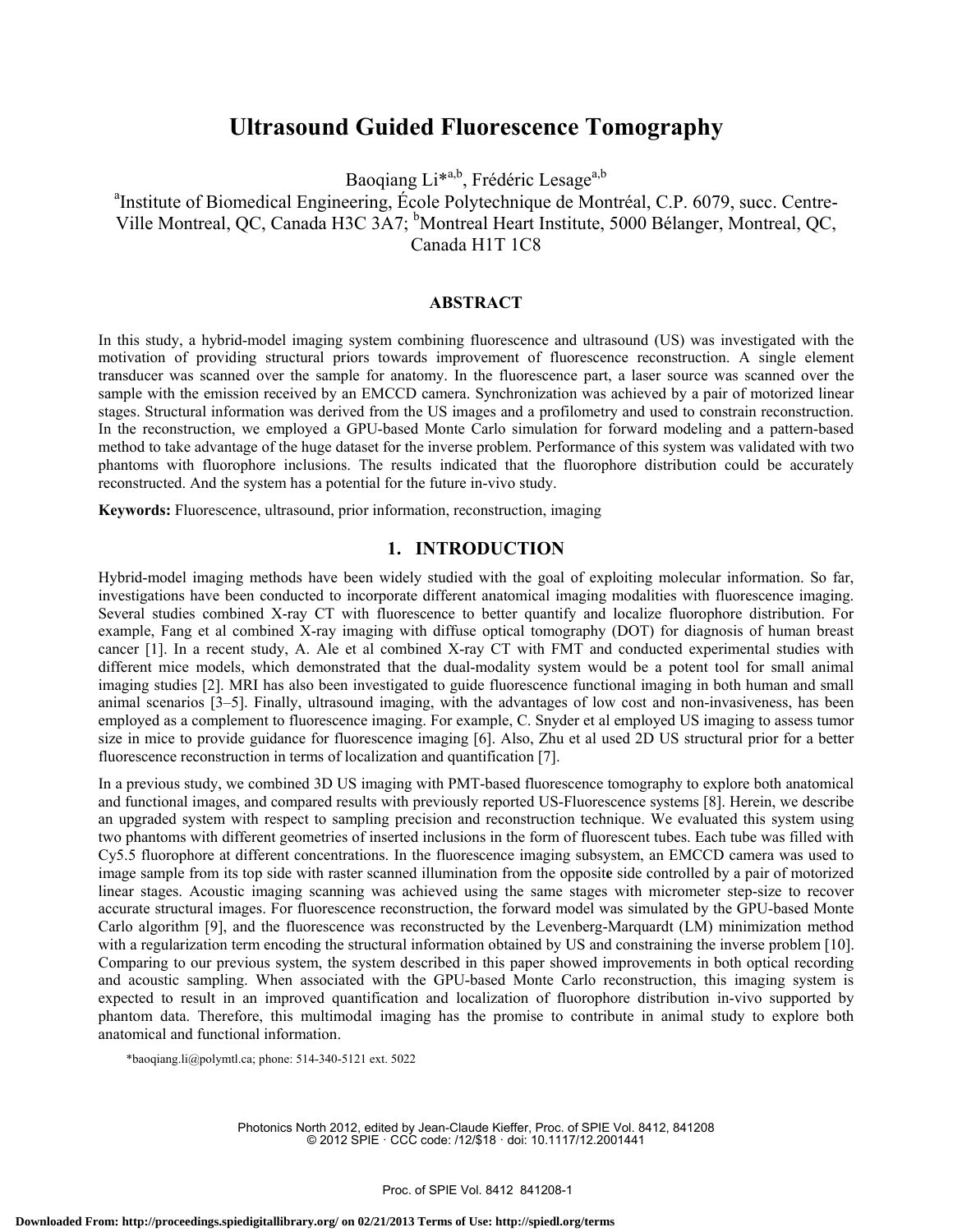### **2. METHOD**

# **2.1 System design**

As shown in Fig. 1, a continuous wave (CW) laser beam (658nm, HL6512MG, Thorlabs) was delivered through an optical fiber to illuminate the bottom of sample. Before being coupled into the fiber, the laser beam was filtered by an optical band-pass filter D650/20 (Chroma Technology). On the opposite side, the emitted photons were selected by an optical filter (FF01-716/40, Semrock), then reflected by a mirror and eventually collected by an EMCCD camera (NüvüCamēras). For optical imaging, the region of interest (ROI) was imaged in a raster-scanned fashion controlled by a pair of motorized linear stages (LSM100B, Zaber). For US imaging, a single element transducer was used (10 MHz, Diameter 0.25", F=10cm, Olympus); and the imaging was conducted in a water media in order to couple ultrasonic pulse-echoes. A home-made electronic board drived the laser diode, pulsed the transducer, sampled ultrasonic signals and communicated with a computer via a USB link. In addition, a projector (PK101, Optoma) projected a white-black pattern on the sample to extract the boundary contour using a FFT profilometry method [11].



**Fig.1**. Overview of the system

#### **2.2 Reconstruction**

A GPU-based Monte Carlo (MC) algorithm was employed as the solver of forward modeling. The detail of the formularization can be found in Ref. [9]. The reconstruction was performed by the LM method [10] using the update equation (1):

$$
\chi_{i+1} = [W^T W + \lambda L^T L] W^T (\Phi_i^{\text{Meas}} - \Phi_i^C) + \chi_i
$$
 (1)

where  $\chi$  is the fluorescence field, herein, the product of extinction coefficient, concentration, and quantum yield of the fluorophore. The term *i* represents the current iteration number. The matrix *L* encodes the structural priors; and the regularization term  $L^T L$  is incorporated into the update equation to constrain the inverse problem [10]. The terms  $\Phi^{\text{Meas}}$ and  $\Phi^C$  represent the experimental and simulated measurement, respectively. The weight matrix (or sensitivity matrix) *W* is simulated by the Monte Carlo method mentioned above, and it can be normalized by a diagonal matrix consisting of the initial value of the fluorescence field [12]. Finally,  $\lambda$  is the regularization parameter which is most commonly defined empirically, or calculated as the square of the ratio of the standard deviation in the measured data to the standard deviation of the unknown [10]; moreover, the value of  $\lambda$  is updated over iterations depending on the change of projection error [13]. The reconstruction converged when the change of the projection error between two iterations was less than 2%. In addition, a maximum of eight iterations was predefined since over eight iterations the error in estimating the unknown tends to increase [10].

Because of the camera-based imaging, the measured dataset is relatively massive. The computation would be considerably time consuming if simulating photon propagations in the reconstruction volume at every pixel was done on the detection side. To avoid high computation as well as extract the efficient information from the measurement, a pattern based reconstruction approach was considered. As explained in Ref. [14], one usually performs a singular-value decomposition (SVD) to simplify the forward model. By this method, the principal components contributed to the reconstruction can be extracted and projected in measurement space so that the most important information can be kept. Therefore, the trimmed dataset results in a more efficient and less massive computation. An example of employing this method was shown in Ref. [15]. Bélanger et al used a pair of digital micro-mirror devices (DMD); one was to generate illumination patterns; another one was to generate detection patterns to convolve with boundary emission. Thus a single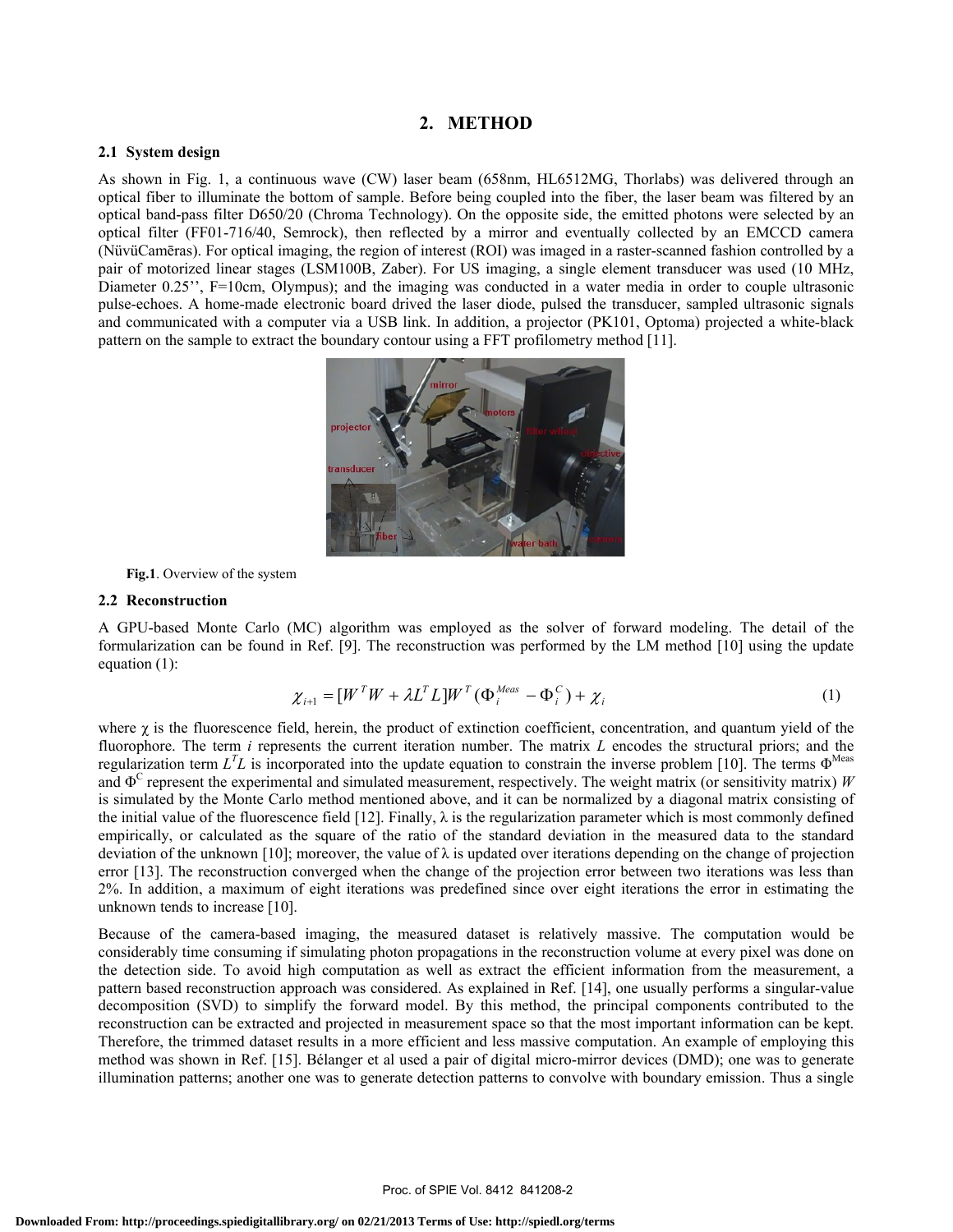PMT was employed to collect the pattern-convolved emission which resulted in quantitative volumetric reconstruction. Inspired by these works, we incorporated the pattern-based method into the conventional raster-scanned transmission imaging. In the illumination side, the laser source was scanned over the ROI point by point. However, in the detection side, each image was convolved with a detection pattern. There, a detected image having many pixels could be reduced to a single data of measurement. In fact, for each image, several patterns consisting of sinusoidal waves of different frequencies were used. Typically, patterns of low spatial frequencies were preferably employed because the most important signal of diffuse fluorescence imaging was at low frequencies.

### **3. EXPERIMENTS**

#### **3.1 Phantoms**

We characterized the system and evaluated the reconstruction using two homogeneous phantoms. (1) The first one was a semi-cylinder geometry of ~18 mm diameter, and with optical properties of  $\mu_s$ '=1 mm<sup>-1</sup> and  $\mu_a$ =0.01 mm<sup>-1</sup>; (2) the second one was a semi-cylinder geometry of ~15 mm diameter with optical properties of  $\mu_s$ '=1 mm<sup>-1</sup> and  $\mu_a$ =0.01 mm<sup>-1</sup>. As shown in Fig. 2, in the first phantom, one hole was made so that a cylindrical fluorescent tube having varying diameters (from  $\sim$ 2 mm to  $\sim$ 4 mm) could be inserted. In the second phantom, a node shaped tube of inner diameter  $\sim$ 1mm was included during molding.



**Fig. 2**. a. The schematic of the first phantom; b. the inclusion tube in the second phantom.

### **3.2 Experiment**

In experiments, a concentration of 250nM Cy5.5 was injected into the tubes of the two phantoms, respectively. As the Fig. 3 shows, different ROIs (in color) were imaged for each phantom. For every phantom, the laser source was scanned with 2 mm steps. The scan steps were  $\sim$ 100  $\mu$ m for acoustic recording for every case. In Fig. 3-a, the fluorescence image is overlaid on the picture of the phantom. The intensity of the fluorescence signal varied according to the change of the tube dimension along its length. In Fig. 3-b, the patterned image from the projector for this phantom is shown. From the phase shift of the white-black lines, the surface contour was extracted using a FFT profilometry algorithm [11]. The obtained contour of the first phantom is shown in Fig. 3-d. In Fig. 3-c, one slice of US image is presented. The slice is along the Y axis and across the middle position of the X axis according to the ROI shown in color in Fig. 3-a. Results for the second phantom were similar. As shown in Fig. 3-e, the fluorescence signal overlaid on the phantom picture was presented. Also, in Fig. 3-f, the patterned image was presented. However, because both of these two phantoms have similar geometry, only the contour of the first phantom was presented. Finally, three slices of US image were shown in Fig. 3-g/-j/-i. The slices are along the Y axis and across three different positions of the X axis according to the ROI shown in color in Fig. 3-e. As shown, the US images of the second phantom suffered from secondary echoes. This could be solved by adjusting the distance between the transducer and the sample.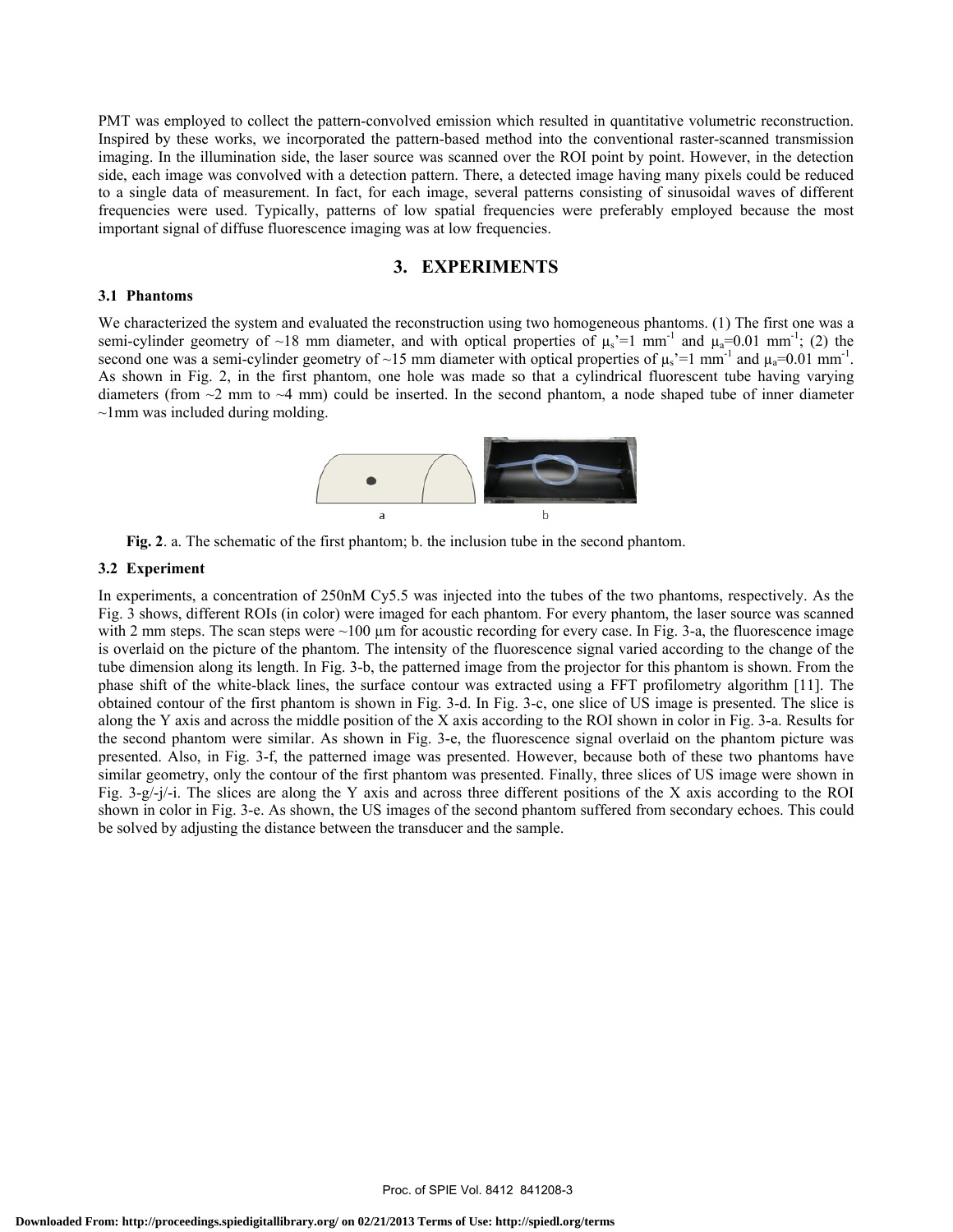

**Fig. 3**. The 1st phantom: a. fluorescence signal overlaid on the picture of the phantom; b. image with whiteblack strips pattern; c. a slice of US image; d. the surface contour. The 2nd phantom: e. fluorescence signal overlaid on the picture of the phantom; f. image with white-black strips pattern; g-i. three slices of US image as marked by the square in yellow color.

The reconstruction was performed using the method described in the section 2.2. For the forward problem of each phantom, a rectangular parallelepiped volume was created; and by incorporating the information of the contour, air was put in the simulation to be separated from the region of phantom. Herein, as mentioned in the last subsection, a set of homogenous optical properties was assumed in each phantom. The fluorescent tube was not distinguished by different optical properties to simulate an in-vivo case, in which the optical properties of lesion would not be often known. Moreover, in order to provide structural priors of the inclusions for the reconstruction, the US images had to be segmented. For the first phantom, the region of the fluorescent tube was segmented using a threshold. However, for the second phantom, of which the structure of inclusion is much more complicated, the fluorescent tube was segmented manually. Thus, the US structural information was used as a soft-prior to constrain the reconstruction [10]. Again, to simulate an in-vivo case, same homogenous initial values were used in both phantoms. As mentioned above, the reconstructed fluorescence field is the product of fluorophore concentration, quantum yield, and extinction coefficient. In every reconstruction, we used quantum yield of 0.23 and extinction coefficient of  $2.5 \times 10^{-5}$  mm<sup>-1</sup>nM<sup>-1</sup>, which can be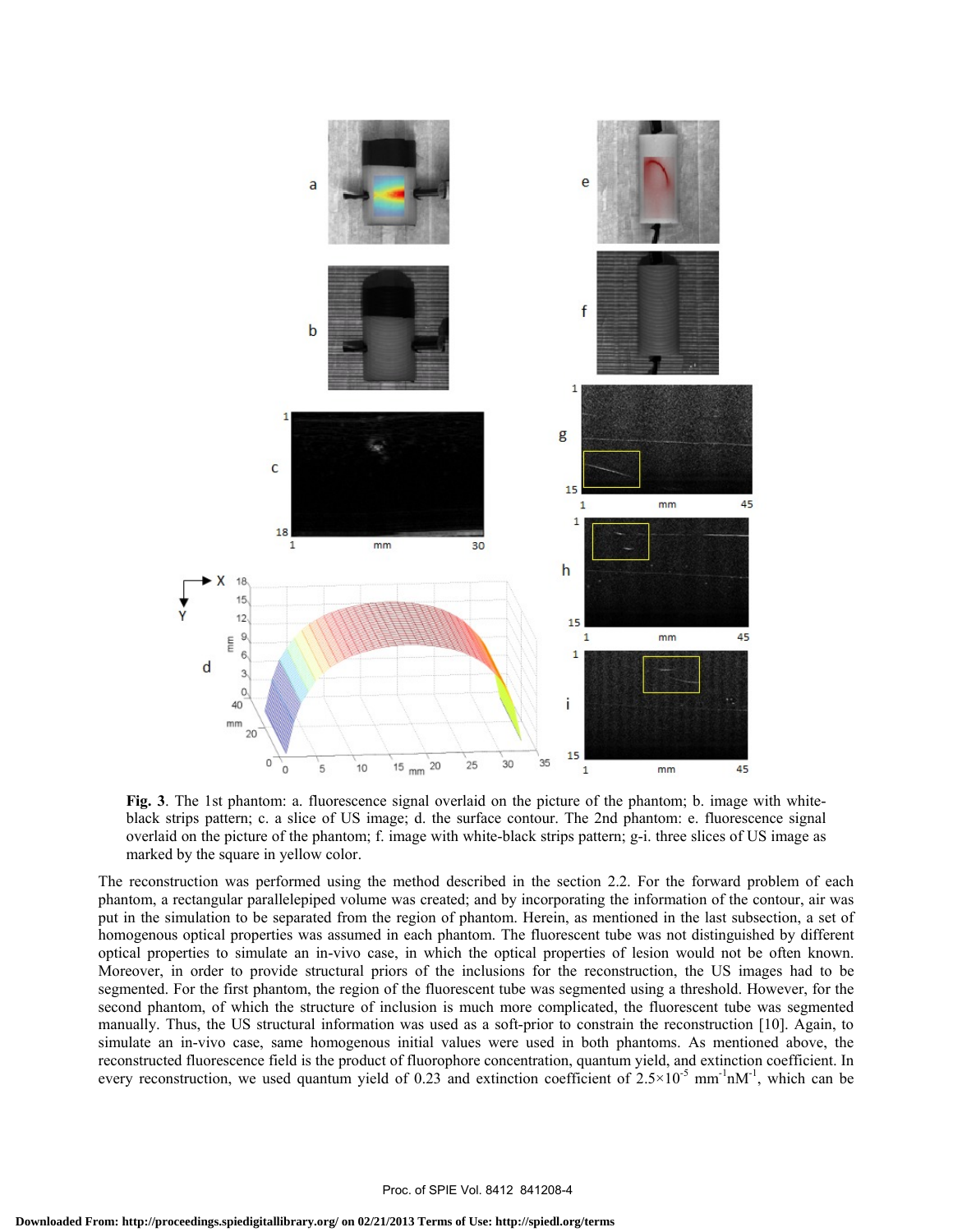found in the product datasheet; and we initiated the iteration from the concentration of 170 nM. Assumingly, the quantum yield and the extinction coefficient were constant, thus the value of concentration was updated by reconstruction. For the regularization parameter, we empirically chose 6 as an initial value for all the cases. However, the regularization strategy requires the regularization parameter to be adjusted upon the standard deviation of the measurement. Here we made a hypothesis that the segmented region from the US images would not be the only region to fluoresce, which would be common in animal experiments. Therefore, we kept the regularization parameter constant as well as using the same initial value throughout all the reconstructions in order to compare the results in a consistent way. The reconstructed images are presented in Fig. 4. As shown in Fig. 4-a, the reconstructed fluorophore concentration was shown. And the changing diameter of the fluorescent tube along its length could be seen. In the Fig. 4-b, the concentration was reconstructed according to the segmented fluorescent region. However, the concentration of fluorophore was overestimated in some voxels. The cause will be discussed in the next subsection.



Fig. 4. a. Slices of the fluorescence reconstruction of the first phantom; b. slices of the fluorescence reconstruction of the second phantom.

#### **3.3 Analysis of the reconstruction**

In this last subsection, two phantom experiments were done. Inclusions with Cy5.5 fluorophore at 250nM was injected into the tubes inside the two phantoms, respectively. With the spatial priors derived from the profilometer and the US imaging, the fluorophore distribution was reconstructed. After, another group of phantom experiments using the same phantoms but with the Cy5.5 fluorophore concentration at 500nM was further conducted. Without presenting the reconstructed images, the quantification was compared for all the four cases in the Fig. 5. In this figure, the bars present the average concentration of the segmented fluorescent region for each case. Above each bar, the reconstruction precision in percentage is denoted. From the figure, one could see that the reconstruction precision is up to 91% in the first case (Phantom-1, 250nM). But it was overestimated for the second phantom (Phantom-2, 250nM). For the second phantom, the measured fluorescence had lower contrast because diffusion potentially played a role in decreasing the value due to poor spatial resolution. And as mentioned above, we empirically chose 6 as the value of regularization parameter which was tested to be good for the first case; and then kept this constant value for all the cases. So, the reconstruction precision was 91% for the first case but deteriorated for the other experiments. In addition, although the reconstruction precision was 80% in the second phantom (Phantom-2, 250nM), some voxels were highly overestimated as shown in Fig. 4-b. The same problem was observed when fluorophore of 500nM was used in this phantom (Phantom-2, 500nM).

Further, the contrast to noise ratio (CNR) was compared across the reconctructions. The CNR is defined as the ratio of the reconstruction contrast value to the noise, where the contrast is calculated as the absolute difference of the reconstructed fluorophore concentration between the segmented fluorophore region and the background region; the noise is the standard deviation of the background. The CNR was 8.38, 5.18, 7.28 and 7.29 for the cases shown in Fig. 5 in the order from left to right. The first case has the best CNR value which is qualitatively in agreement with the reconstruction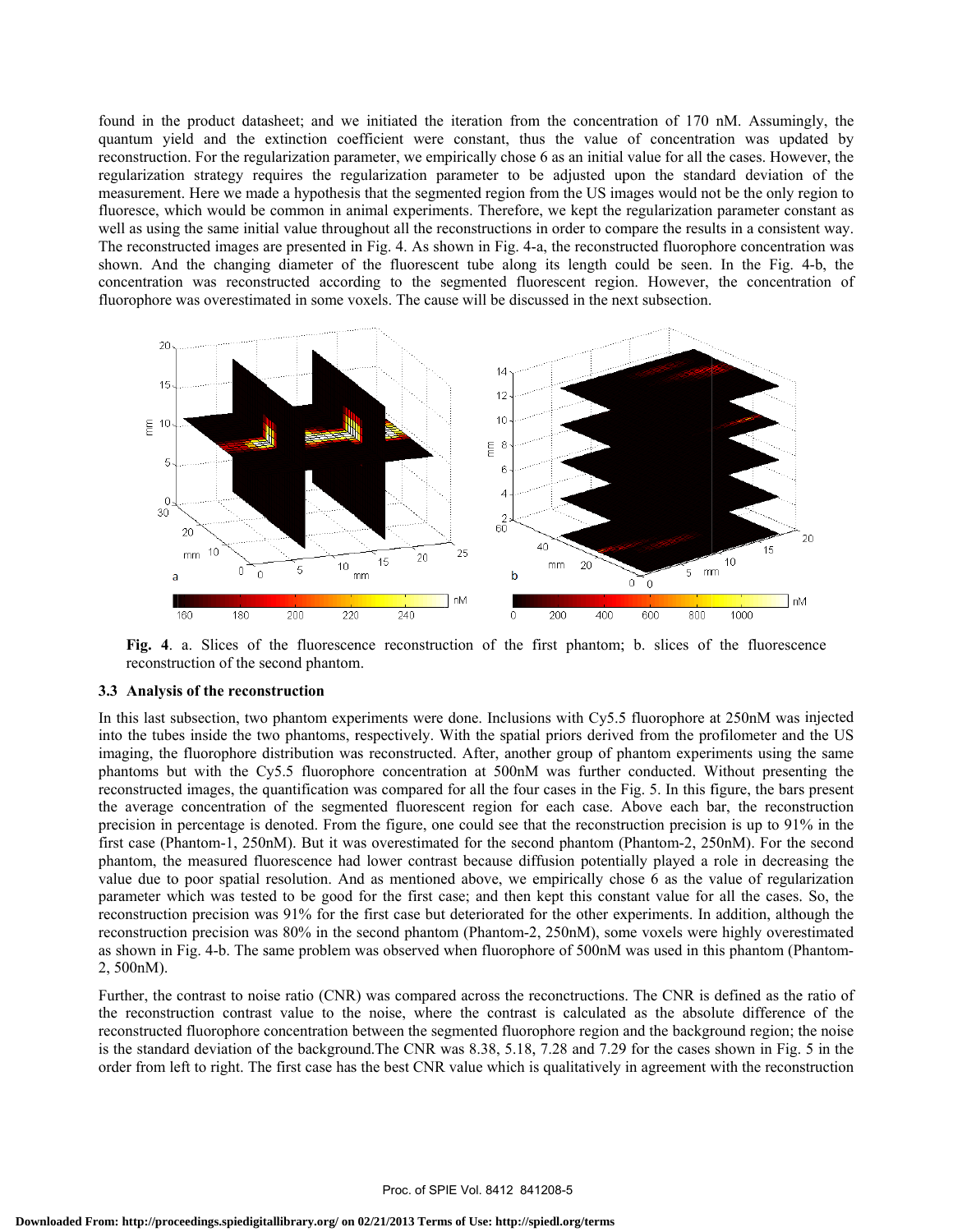results. However, the CNRs of the reconstruction of the second phantom were lower than those of the first phantom at both concentrations. That was because lower camera gain was used for the second phantom because of its smaller dimension, which implyed a lower signal to noise ratio (SNR) of the measurement.



**Fig. 5**. Quantification of the reconstructions.

# **4. DISCUSSION**

In this paper, we presented the design of a dual-modality imaging system combining fluorescence and ultrasound. Comparing to our first version, this system was upgrated with respect to optical sampling and acoustic recording. Benefiting from the US image and the boundary contour, one could extract the structural prior information for the reconstruction, which has been already reported by several studies being beneficial to the reconstruction. Associated with the imaging strategy, we described the reconstruction technique to take advantage of the huge dataset. Using the GPU-based Monte Carlo method, we simulated the photon propagation for the forward model. With this technique, we managed to compute a sensitivity matrix encoding the relationship between a point-based illumination and a patternbased detection. For the inverse problem and image reconstruction, we convoluved each pattern image with every detected image as one measurement. To be specific, a total of 32 sinusoidal patterns of different spatial frequencies images were chosen. The spatial frequencies were from  $\pi/4$  to  $4\pi$ , which was expected to extract the low-frequency components of the measurement. Overall, with this reconstruction mechanism, we reduced the size of measurement but kept the more important part of it for the reconstruction. Finally, to evaluate the reconstrutions from different experiments in a consistent way, we used a constant set of reconstruction parameters. Consequently, the reconstruction precision was 72% in the worst case and 91% in the best. And in all cases, the CNR was above 5.

Improvement could be achieved upon the following modifications. First, functional priors might be included in the forward modelling in order to get a more realistic sensitivity matrix. Moreover, the pattern images could be optimised so that the maximal information will be extracted from the detected images without increasing the number of patterns.

### **5. CONCLUSION**

In this paper, a dual-modality imaging system was introduced. While the study has been limited to phantoms, it indicates potential for application in animals. The extension of this study will be molecular imaging with cancerous mice.

#### **ACKNOWLEDGEMENTS**

This project has been funded by a NSERC Discovery grant to F. Lesage. B. Li is primarily funded by China Scholarship Council (CSC).